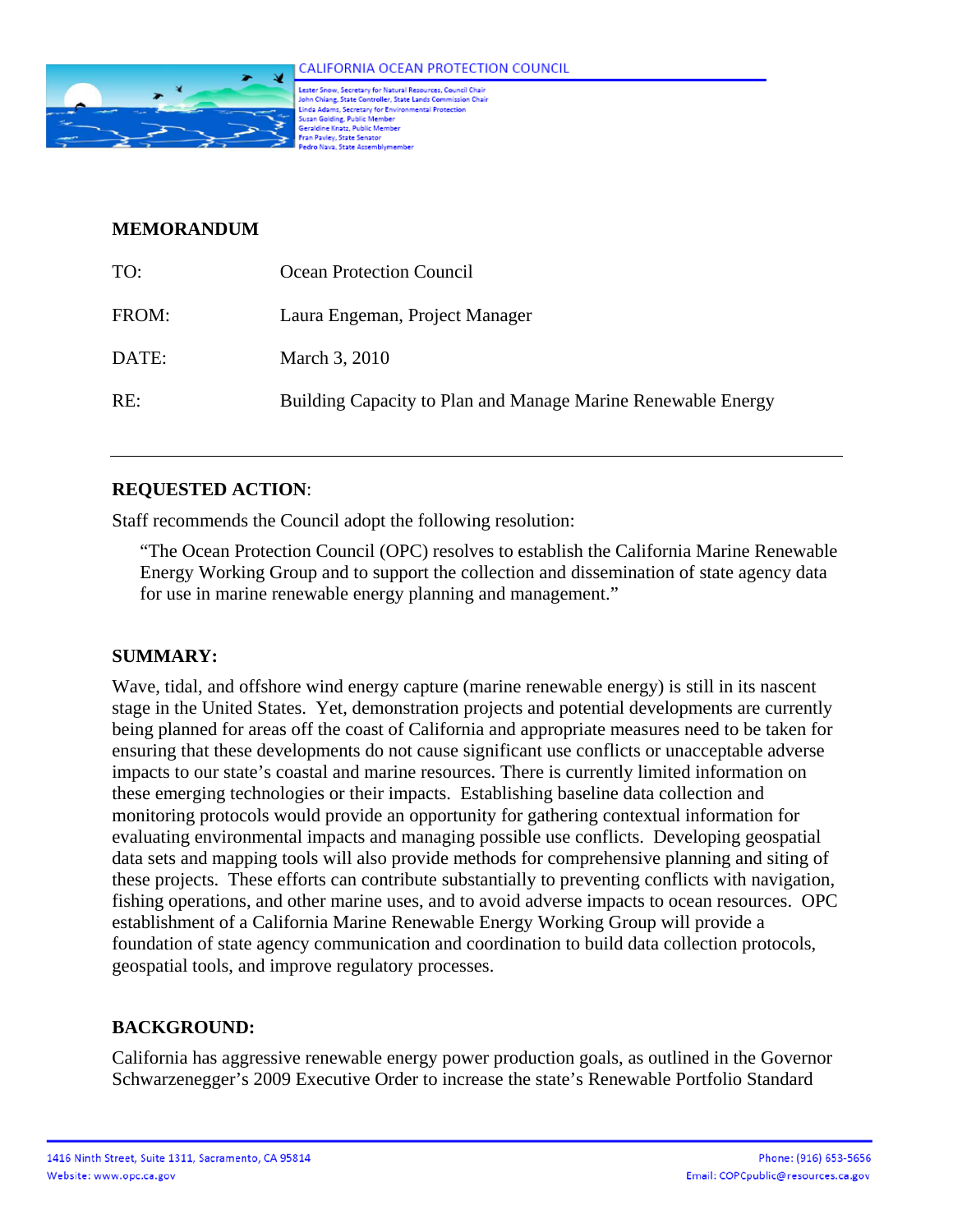goal to 33% by 2020 and the state's greenhouse gas reduction strategy under AB 32. In the last few years, wave, tidal, and offshore wind energy have emerged as potentially viable renewable energy sources that could contribute to meeting these renewable power goals. The state's offshore wave climate, particularly north of Point Conception, is considered some of the country's most productive wave energy resources.<sup>[1](#page-1-0)</sup> In San Francisco Bay, strong tidal flows also provide opportunity for harnessing tidal power. In addition, the state has productive offshore wind energy resources. Although, presently available offshore wind technology is not viable for mooring in water depths found on California's continental shelf, advances in floating platform technology are being tested and could open the door to exploring this energy resource in the future.<sup>[2](#page-1-1)</sup>

#### The Status of Marine Renewable Energy Development in California

Currently, wave energy, referred to as hydrokinetics, has been the focus of marine renewable energy development in California. Between 2007 and 2008, a number of developers applied for hydrokinetic study permits to conduct feasibility assessments in California marine waters and federal outer continental shelf (OCS) waters. Competition for certain areas, coupled with extremely limited information on this emerging marine industry, elicited concern by state agencies, local coastal communities, marine users, and the general public. Adding to the concern, both the Federal Energy Regulatory Commission (FERC) and the U.S. Department of Interior's Minerals Management Service (MMS) asserted jurisdictional authority for these developments. In 2009, FERC and MMS developed a Memorandum of Understanding outlining their shared jurisdictional roles for federal OCS waters, and confirming FERC's federal licensing jurisdiction in state waters. In response, several California project proponents revised their applications to site their projects in state waters.

Present-day active proposals for hydrokinetic projects in California marine waters include: (1) Pacific Gas & Electric's (PG&E) WaveConnect Project<sup>[3](#page-1-2)</sup>, which includes a site in Humboldt Bay and a second site just southwest of Vandenberg Airforce Base, (2) the Sonoma Coast Hydrokinetic Project<sup>[4](#page-1-3)</sup>, which includes three sites in waters offshore Sonoma County, pursued by Sonoma County Water Resources Agency, (3) the Greenwave San Luis Obispo Wave Park, and (4) the Greenwave Mendocino Wave Park. These project proponents propose to test several hydrokinetic technologies on a small scale, with the potential to expand to larger scale commercial projects at a later date.

1

<span id="page-1-0"></span><sup>&</sup>lt;sup>1</sup> Bedard, Roger. "Power and Energy from the Ocean Energy Waves and Tides: A Primer." Electric Power Research Institute: May 14, 2007.

<span id="page-1-1"></span> $2 \text{ In June of last year, Norway's StatsOil tested the world's first full-scale floating wind turbine. After being hooked.}$ up to a transmission cable, it began supplying electricity to the Norwegian power grid on Sept. 21. N.Y. Times, November 18, 2009, [http://www.nytimes.com/2009/11/19/business/energy](http://www.nytimes.com/2009/11/19/business/energy-environment/19WIND.html?_r=1&scp=1&sq=floating+wind+turbine&st=nyt)environment/19WIND.html? $r=1$ &scp=1&sq=floating+wind+turbine&st=nyt.

<span id="page-1-3"></span><span id="page-1-2"></span><sup>&</sup>lt;sup>3</sup><br>
<sup>4</sup> <http://www.pge.com/myhome/environment/pge/cleanenergy/waveconnect/><br>
<sup>4</sup> <http://www.scwa.ca.gov/schep/>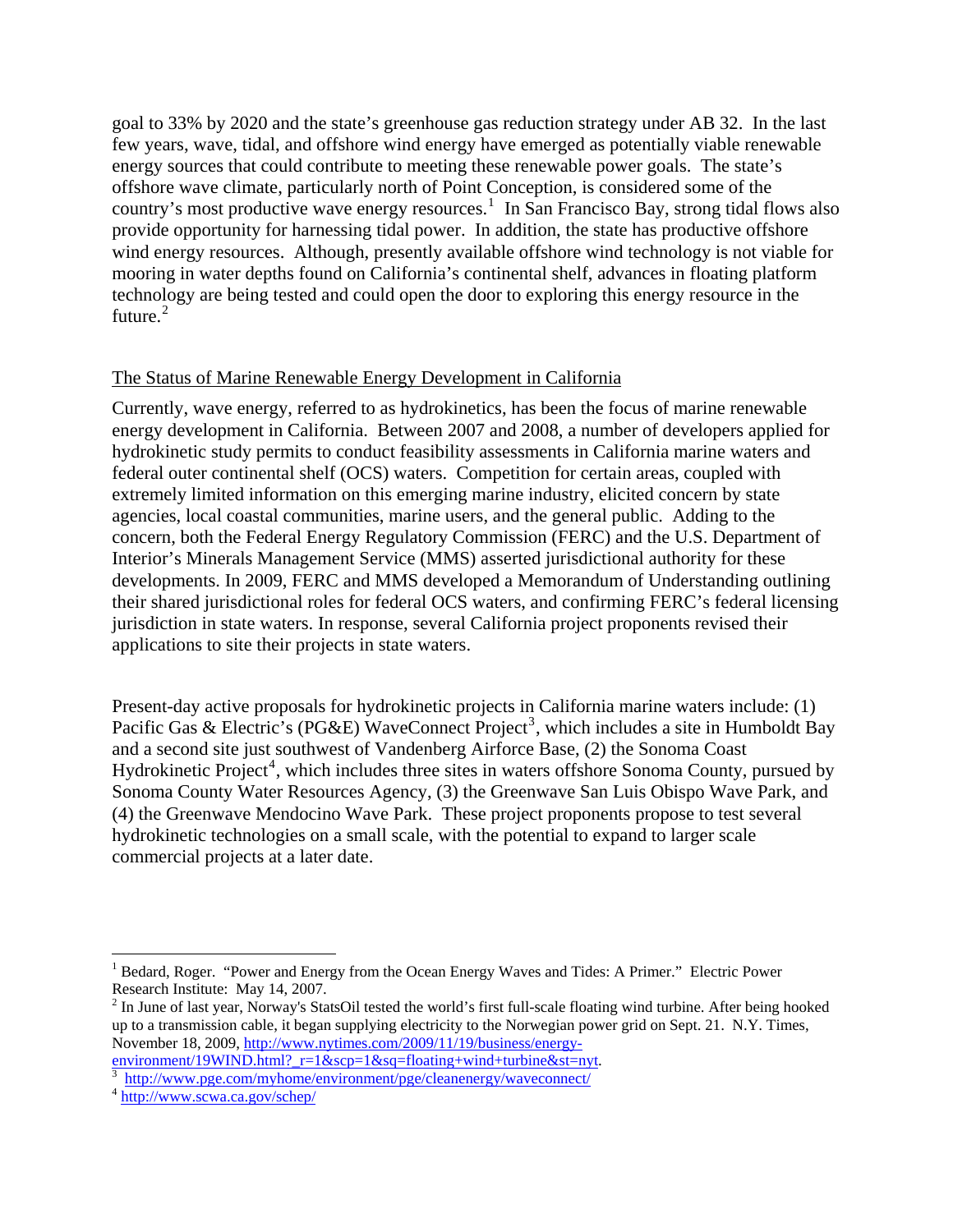PG&E will be the first project, with test technologies expected to be placed in the water in summer 2011. Sonoma County is developing study plans for their three sites, with an expectation to apply for a pilot license application in 2011. Greenwave recently entered in a Memorandum of Understanding with Ocean Power Technologies to use their devices exclusively in the Mendocino and San Luis Obispo sites, and is performing site characterizations at this time.

## **STATE MANAGEMENT CHALLENGES:**

California agencies tasked with managing marine renewable energy development include: the California Coastal Commission, the California State Lands Commission, the California Department of Fish and Game, the California Public Utilities Commission, the California Energy Commission, and the State Water Resources Control Board. Many of these agencies have jurisdiction and experience with the siting and operation of energy facilities such as power plants and natural gas facilities, yet marine renewable energy projects, present a number of new management challenges.

## Permitting Projects with Limited Information on Technologies and Impacts:

Information about hydrokinetic technologies remains limited. Many of these devices are still under development and there are only a handful of demonstration projects in the world. In 2008, OPC and the California Energy Commission co-funded the report, "[Wave Energy Development](http://www.energycentral.com/download/products/ca_wec_effects.pdf) [in California: Potential Ecological and Socio-economic Effects"](http://www.energycentral.com/download/products/ca_wec_effects.pdf) to identify species, habitats, and marine uses that had the potential for being impacted by proposed California hydrokinetic development projects. In Oregon, a workshop was held with scientists and agency representatives to identify environmental stressors resulting from hydrokinetic development. A technical summary report from that workshop was released by NOAA<sup>[5](#page-2-0)</sup>. The U.S. Department of Energy and MMS have also initiated grant programs for funding research into marine renewable energy technologies, potential environmental impacts, and marine user conflicts. Many of the federal grants will contribute valuable input on issues such as electromagnetic field impacts, acoustic impacts, and modeling for sediment process changes. Unfortunately, the results from many of these grant research projects will not be available for a few years.

In the meantime, California agencies are faced with determining how much information is sufficient for approving demonstration projects and what information can be collected during the demonstration phase. Data gathered through these demonstration projects will provide the foundation for monitoring and adaptively managing this industry. It is therefore, important that protocols for baseline studies and monitoring be developed based on standard scientifically sound methodologies. Standardizing baseline data collection and monitoring protocols would facilitate data comparison and analysis of multiple projects and of cumulative impacts. For example, multiple wave buoy arrays in a geographic area may result in cumulative impacts on the marine environment. OPC staff propose coordinating this effort by working with the various state agencies, federal resources agencies, and project developers to develop a baseline data

<span id="page-2-0"></span> $\overline{a}$ <sup>5</sup> "Ecological Effects of Wave Energy Development in the Pacific Northwest: A scientific workshop, October 11-12, [2007](http://hmsc.oregonstate.edu/waveenergy/)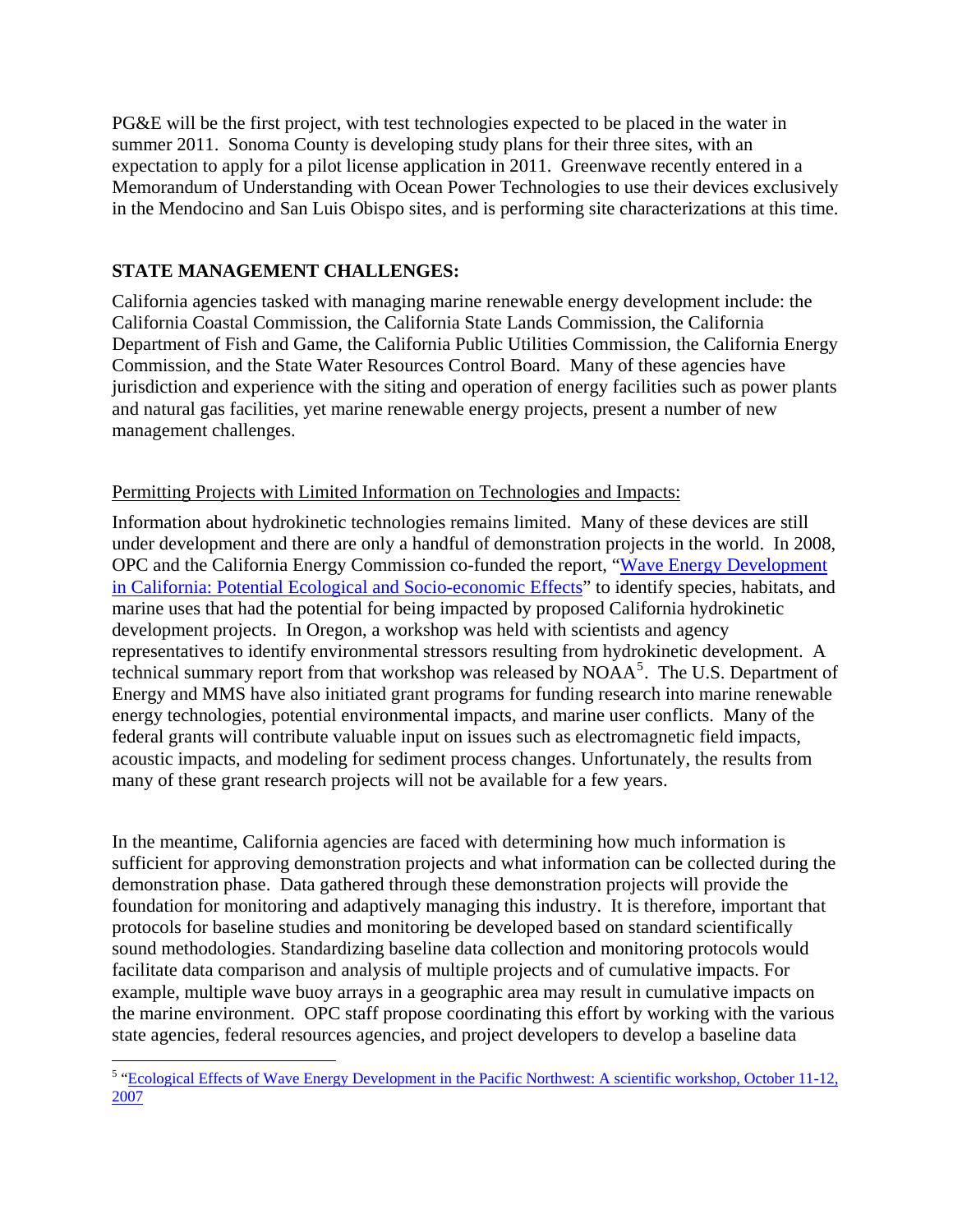collection and monitoring framework. OPC staff will also work with members of the West Coast Governors' Agreement on Ocean Health (WCGA) Alternative Energy Action Coordination Team (ACT) to share information on the development of standard protocols and to leverage federal research funds for filling critical data gaps.

#### Navigating FERC License and MMS Lease Procedures

All the hydrokinetic demonstration projects proposed for California are currently located in state waters, where FERC has federal jurisdiction. FERC has proscribed several license processes for hydrokinetic projects, including an accelerated six-month pilot license process<sup>[6](#page-3-0)</sup>. The accelerated pilot license timeline, evolving license procedures, and limited information on technology and impacts pose significant challenges for state agency permit and lease pro cesses, such as conducting California Environmental Quality Act analysis. To improve coordination between FERC and the state agencies on regulatory processes for hydrokinetic energy development, OPC staff have been managing the negotiation of a Memorandum of Understanding between FERC, the California Natural Resources Agency, the California Environmental Protection Agency, and the California Public Utilities Commission. The MO U is in the final stages of approval and outlines a process for cooperation between the state and FERC to coordinate application review schedules, encourage pilot projects prior to commercial development, and to coordinate environme ntal reviews, where possible.

It is expected that most commercial hydrokinetic and offshore wind developments will be sited on the OCS to avoid visual impacts and minimize conflicts with other marine users. However, cables and other infrastructure would be located in state waters since grid connections are onshore and regular maintenance will be necessary for these developments. According to the MOU between MMS and FERC, hydrokinetic projects on the OCS would require both a FERC permit and a MMS lease. Offshore wind projects would only require an MMS lease. Given that there are multiple scenarios where marine renewable energy projects will require overlapping federal and state permits, leases, and licenses, it is essential that these agencies are communicating in a productive and efficient manner.

Informal meetings of California state agencies have been periodically organized by OPC staff to provide forums for drafting comments on federal licensing and leasing programs. These meetings were instrumental in drafting an MOU between California and FERC, sharing information on technology and project developments, and for coordinating with federal resources agencies such as National Marine Fisheries Service and U.S. Fish and Wildlife Service on identifying species and habitats of concern. OPC staff propose establishing an inter-agency marine renewable energy working group to continue this form of cooperation.

1

<span id="page-3-0"></span><sup>6</sup> [Federal Energy Regulatory Commission White Paper on Hydrokinetic Pilot Project Licensing Process](http://www.ferc.gov/industries/hydropower/indus-act/hydrokinetics/pdf/white_paper.pdf). April 14, 2008.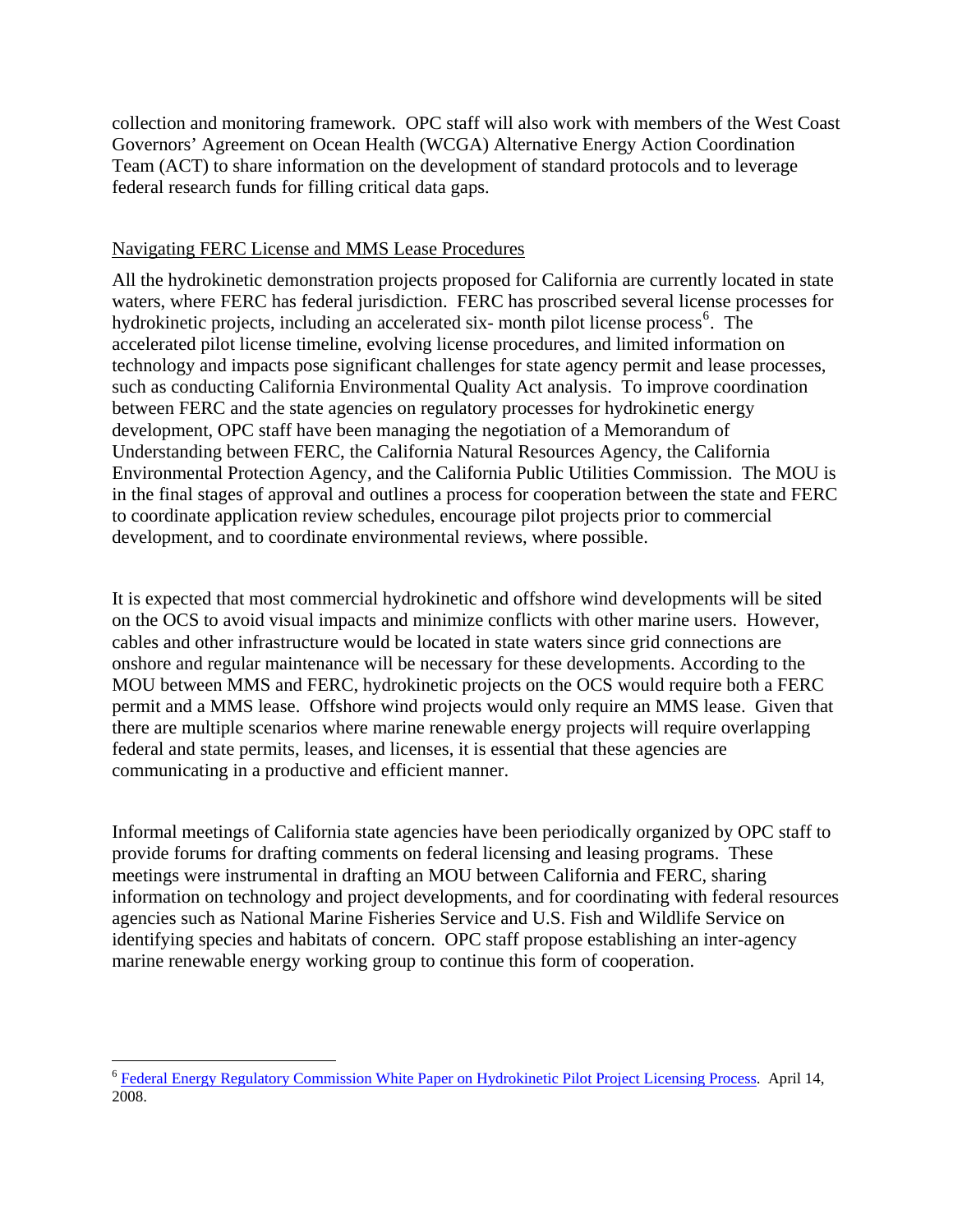### Incomplete Tools for Informing Planning and Siting Decisions:

Siting marine renewable energy, either at the pilot or commercial scale, so that it does not significantly affect other marine uses or resources is a formidable challenge. California waters are already actively used for a range of commercial and recreational activities. Given that the proposed project areas can range from one to two acres to a few hundred acres of ocean (depending on the type of technology and the shape of the array, i.e., multiple device formation), there are significant concerns about how this type of development could conflict with fishing activities, marine navigation, and coastal and marine recreation. For example, fishermen have expressed concerns about the potential for entanglement of energy capture devices with fishing gear. Geospatial mapping and analytical tools can provide methods for evaluating various siting decisions, trade-offs and cumulative impacts. However, there is a significant need to gather geospatial data, and evaluate potential tools for displaying and analyzing this data.

Current efforts by OPC staff to build geospatial data-sharing opportunities and tools will assist in improving the planning and siting of renewable energy deployments. OPC staff are also working with the Multipurpose Marine Cadastre (MMC), a geospatial mapping tool developed by NOAA and MMS, to build geospatial mapping capacity for marine renewable energy in California. MMC staff are assisting California, Oregon, and Washington to map offshore infrastructure, habitats, seafloor geology, and jurisdictional boundaries, such as National Marine Sanctuaries and military zones, which have implications for where marine renewable energy can best be sited to avoid user conflicts and impacts to sensitive marine resources.

OPC staff are also actively engaged in the development of the West Coast Guidebook for Renewable Energy. This is intended to be a reference guide of relevant data resources and tools useful for marine renewable energy planning and siting decisions. The Guidebook is a direct action identified by the West Coast Governors Agreement on Ocean Health (WCGA) Alternative Energy Action Coordination Tea (ACT), of which OPC staff are members.

OPC staff propose to continue to support these efforts to gather data and develop tools, such as the MMC, for marine renewable energy siting and planning decisions by building geospatial data sets, improving access to geospatial data, and coordinating MMC staff with state agency staff responsible for managing California GIS and other data.

## **NEXT STEPS:**

#### Marine Renewable Energy Working Group

OPC staff recommend that the OPC establish a California Marine Renewable Energy Working Group. The Working Group will be co-chaired by OPC staff and California Energy Commission (CEC) staff. This framework represents the state's goals for improving state marine protection and renewable energy goals. It also builds on OPC staff's role in building geospatial data, filling data gaps through scientific input and research, and facilitating agency coordination. CEC staff would bring experience with regional renewable energy planning for the West. State agency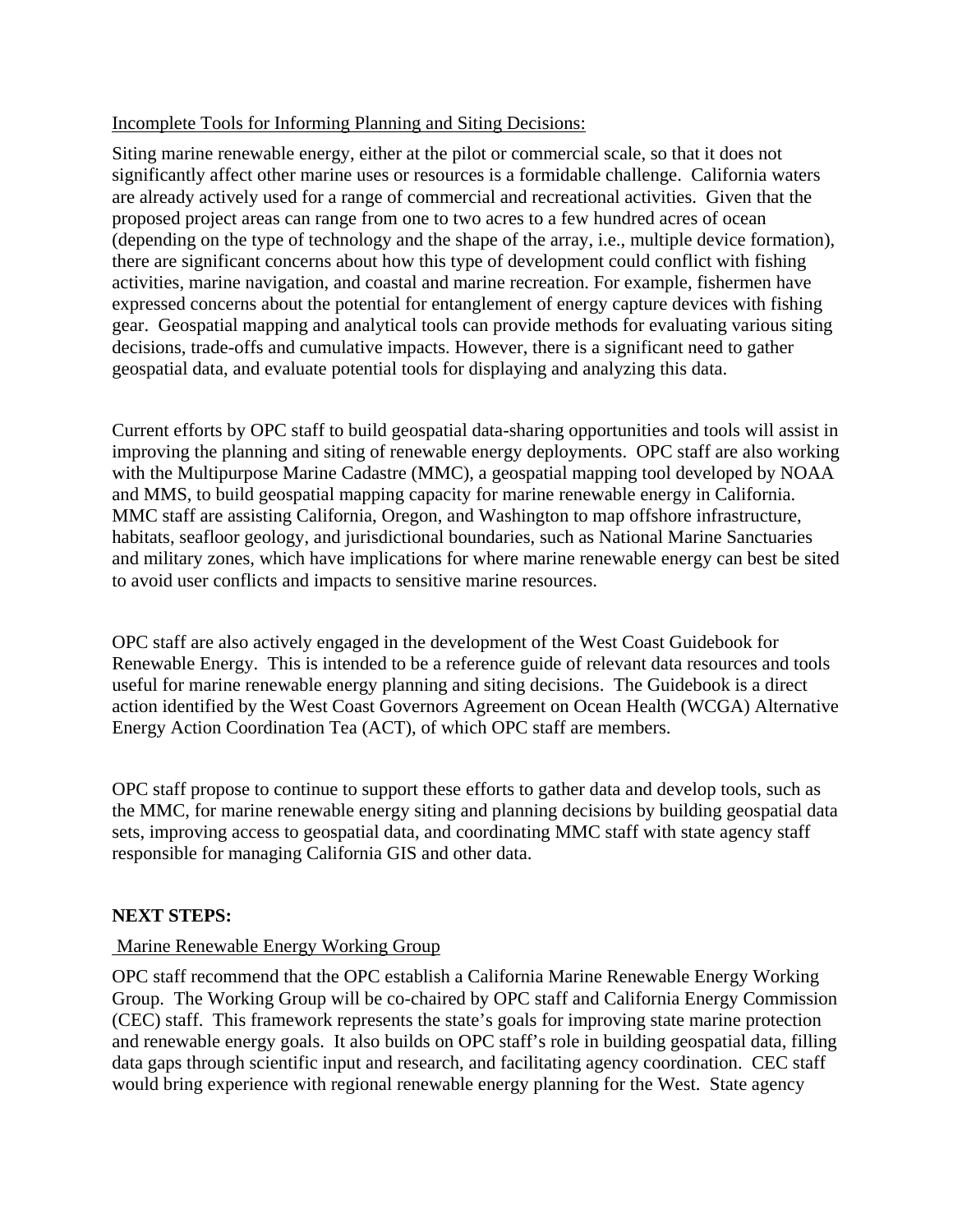staff responsible for managing marine renewable energy will be invited to participate in the formation and development of the Working Group including staff from the OPC, CEC, the California Coastal Commission, the Public Utilities Commission, the Department of Fish and Game, the State Lands Commission and the State Water Resources Control Board. OPC staff expect to use current staff and budget to provide the support services for the Working Group.

The primary roles of the Working Group will be to support coordination among state agencies to address regulatory challenges, information gaps, and coordination with federal counterparts. In particular, the Working Group will take on the following roles:

- Support the implementation of the Memorandum of Understanding between the California Natural Resources Agency, the California Environmental Protection Agency, the California Public Utilities Commission and the Federal Energy Regulatory Commission (to be executed in the near future). The MOU calls for federal-state consultation and coordination for hydrokinetic project reviews.
- Act as a focal point for federal/state coordination to address regulatory and data management issues. Working group meetings could also provide project developers with a venue for presenting project proposals to regulatory agencies and soliciting initial input.

In addition to providing facilitation and management support for the Working Group, OPC staff will also continue to support the following efforts to improve the capacity of the state to manage marine renewable energy development projects:

- Development of the Multipurpose Marine Cadastre (MMC) and other geospatial mapping tools by facilitating the collection and translation of pertinent state agency data into useful geospatial formats.
- Workshops or meetings with developers, agencies, and the scientific community to assess data gaps and sources of relevant information, define data collection and monitoring protocols, develop tools, and facilitate information sharing.

# C**ONSISTENCY WITH THE CALIFORNIA OCEAN PROTECTION ACT:**

The proposed action is consistent with the California Ocean Protection Act (Division 26.5 of the Public Resources Code). Section 35615(a)(1) specifically directs the Council to coordinate activities of state agencies to improve the effectiveness of state efforts to protect ocean resources.

## **CONSISTENCY WITH THE OPC'S STRATEGIC PLAN GOAL(S) & OBJECTIVE(S):**

The project is consistent with the OPC's Five-Year Strategic Plan in the following respects:

**Goal A (Governance), Objective 2b: Interagency Collaboration:** "Work with all relevant state agencies to develop necessary legislation, regulations, or other tools to improve ocean governance.*"* The proposed action is designed to encourage collaboration among state and federal agencies with regard to marine renewable energy planning and regulation. Interagency collaboration will also improve data availability and the development of data analysis tools available to state marine managers for marine renewable energy planning and decision-making.